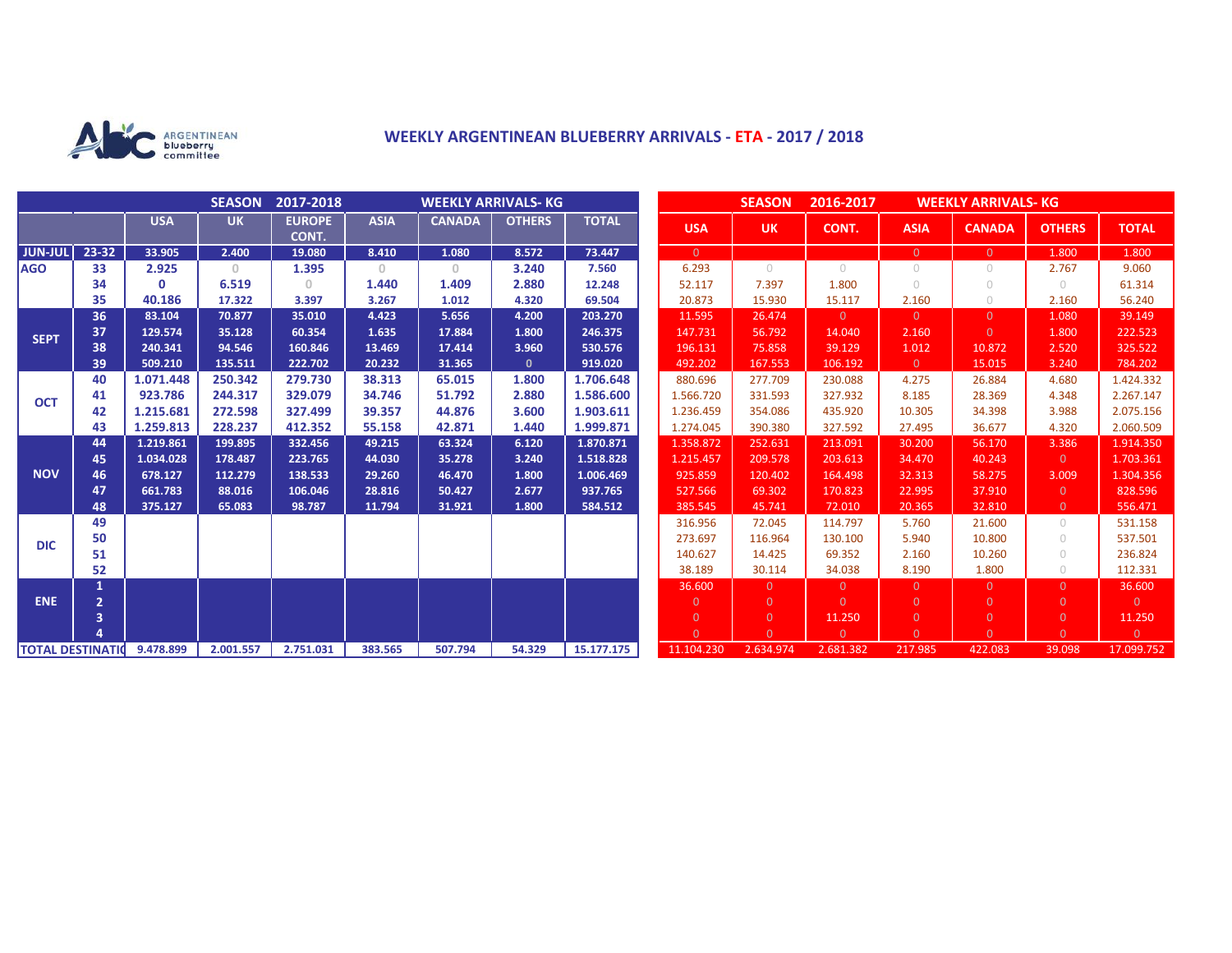



**WEEKLY ARGENTINEAN BLUEBERRY ARRIVALS - ETA - 2017 / 2018 - U.S.A.**



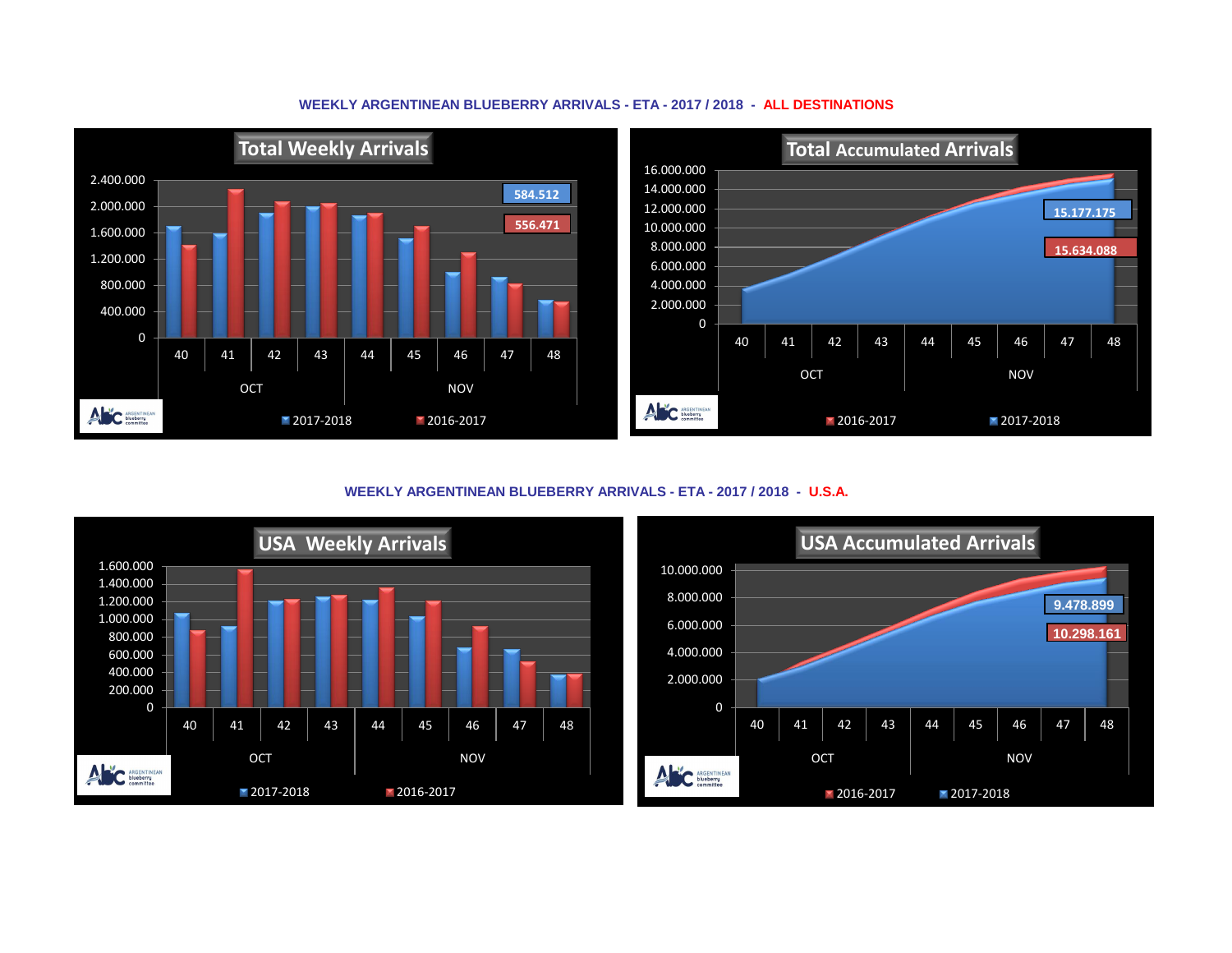## **UK Weekly Arrivals UK Accumulated Arrivals** 2.500.000 400.000 2.000.000 300.000 **2.001.557** 1.500.000 200.000 **2.401.426** 1.000.000 100.000 500.000 0 0 40 | 41 | 42 | 43 | 44 | 45 | 46 | 47 | 48 40 | 41 | 42 | 43 | 44 | 45 | 46 | 47 | 48 OCT NOV OCT NOV ANC ARGENTINEAN ANC ARGENTINEAN 2017-2018 2016-2017 **2016-2017** 2017-2018

## **WEEKLY ARGENTINEAN BLUEBERRY ARRIVALS - ETA - 2017 / 2018 - UK**

**WEEKLY ARGENTINEAN BLUEBERRY ARRIVALS - ETA - 2017 / 2018 - CONTINENTAL EUROPE**